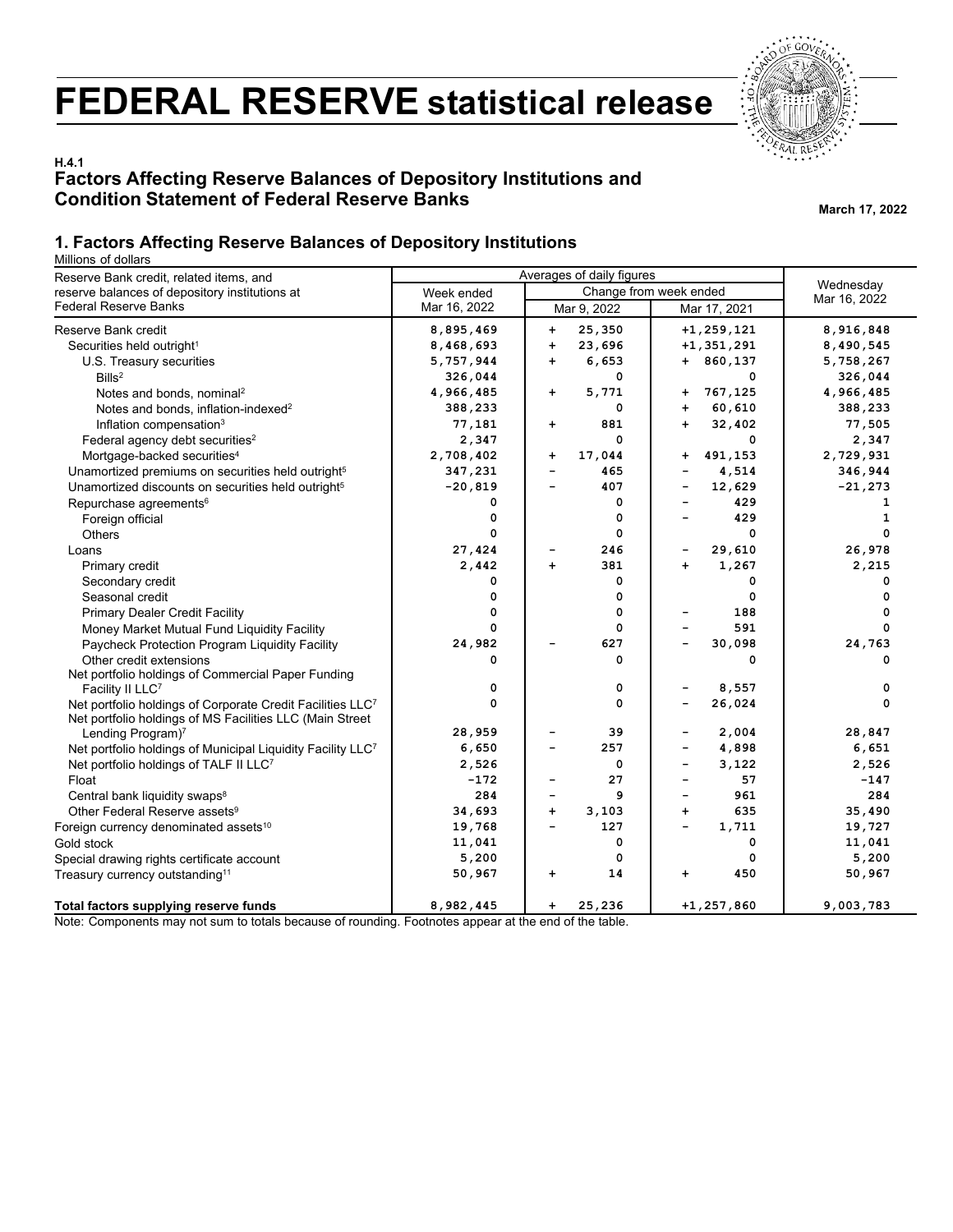# **1. Factors Affecting Reserve Balances of Depository Institutions (continued)**

#### Millions of dollars

| Reserve Bank credit, related items, and                   |              | Averages of daily figures      |                                    |              |  |  |  |  |  |  |
|-----------------------------------------------------------|--------------|--------------------------------|------------------------------------|--------------|--|--|--|--|--|--|
| reserve balances of depository institutions at            | Week ended   |                                | Change from week ended             |              |  |  |  |  |  |  |
| Federal Reserve Banks                                     | Mar 16, 2022 | Mar 9, 2022                    | Mar 17, 2021                       | Mar 16, 2022 |  |  |  |  |  |  |
| Currency in circulation <sup>11</sup>                     | 2,261,034    | 7,048<br>$+$                   | $+ 151,578$                        | 2,263,839    |  |  |  |  |  |  |
| Reverse repurchase agreements <sup>12</sup>               | 1,831,688    | 78,338<br>$+$                  | $+1,622,174$                       | 1,864,637    |  |  |  |  |  |  |
| Foreign official and international accounts               | 253,497      | 1,862<br>$+$                   | $+ 48,577$                         | 251,000      |  |  |  |  |  |  |
| Others                                                    | 1,578,190    | 76,475<br>$+$                  | $+1,573,596$                       | 1,613,637    |  |  |  |  |  |  |
| Treasury cash holdings                                    | 69           | 33<br>$+$                      | 39                                 | 70           |  |  |  |  |  |  |
| Deposits with F.R. Banks, other than reserve balances     | 856,424      | 63,343                         | 764,044<br>н.                      | 913,218      |  |  |  |  |  |  |
| Term deposits held by depository institutions             | 0            |                                |                                    | 0            |  |  |  |  |  |  |
| U.S. Treasury, General Account                            | 570,606      | 81,433                         | 701,977<br>Ξ.                      | 621,527      |  |  |  |  |  |  |
| Foreign official                                          | 7,707        | 202<br>$+$                     | 18,603<br>$\overline{\phantom{0}}$ | 6,433        |  |  |  |  |  |  |
| Other <sup>13</sup>                                       | 278,111      | 17,888<br>$\ddot{\phantom{1}}$ | 43,465                             | 285,257      |  |  |  |  |  |  |
| Treasury contributions to credit facilities <sup>14</sup> | 21,258       |                                | 30,520<br>$\overline{\phantom{0}}$ | 21,258       |  |  |  |  |  |  |
| Other liabilities and capital <sup>15</sup>               | 50,251       | 1,098<br>$+$                   | 1,980                              | 47,349       |  |  |  |  |  |  |
| Total factors, other than reserve balances,               |              |                                |                                    |              |  |  |  |  |  |  |
| absorbing reserve funds                                   | 5,020,724    | 23,174<br>$+$                  | + 977,169                          | 5,110,371    |  |  |  |  |  |  |
| <b>Reserve balances with Federal Reserve Banks</b>        | 3,961,721    | 2,062<br>$+$                   | $+ 280,691$                        | 3,893,412    |  |  |  |  |  |  |

Note: Components may not sum to totals because of rounding.

1. Includes securities lent to dealers under the overnight securities lending facility; refer to table 1A.

2. Face value of the securities.

3. Compensation that adjusts for the effect of inflation on the original face value of inflation-indexed securities.

4. Guaranteed by Fannie Mae, Freddie Mac, and Ginnie Mae. The current face value shown is the remaining principal balance of the securities.

5. Reflects the premium or discount, which is the difference between the purchase price and the face value of the securities that has not been amortized. For U.S. Treasury securities, Federal agency debt securities, and mortgage-backed securities, amortization is on an effective-interest basis.

- 6. Cash value of agreements.
- 7. Includes assets purchased pursuant to terms of the credit facility and amounts related to Treasury contributions to the facility. Refer to note on consolidation below.
- 8. Dollar value of foreign currency held under these agreements valued at the exchange rate to be used when the foreign currency is returned to the foreign central bank. This exchange rate equals the market exchange rate used when the foreign currency was acquired from the foreign central bank.
- 9. Includes bank premises, accrued interest, and other accounts receivable.
- 10. Revalued daily at current foreign currency exchange rates.
- 11. Estimated.

12. Cash value of agreements, which are collateralized by U.S. Treasury securities, federal agency debt securities, and mortgage-backed securities

- 13. Includes deposits held at the Reserve Banks by international and multilateral organizations, government-sponsored enterprises, designated financial market utilities, and deposits held by depository institutions in joint accounts in connection with their participation in certain private-sector payment arrangements. Also includes certain deposit accounts other than the U.S. Treasury, General Account, for services provided by the Reserve Banks as fiscal agents of the United States.
- 14. Book value. Amount of equity investments in MS Facilities LLC of \$15.7 billion, Municipal Liquidity Facility LLC of \$4.2 billion, and TALF II LLC of \$1.4 billion.
- 15. Includes the liability for earnings remittances due to the U.S. Treasury.

Sources: Federal Reserve Banks and the U.S. Department of the Treasury.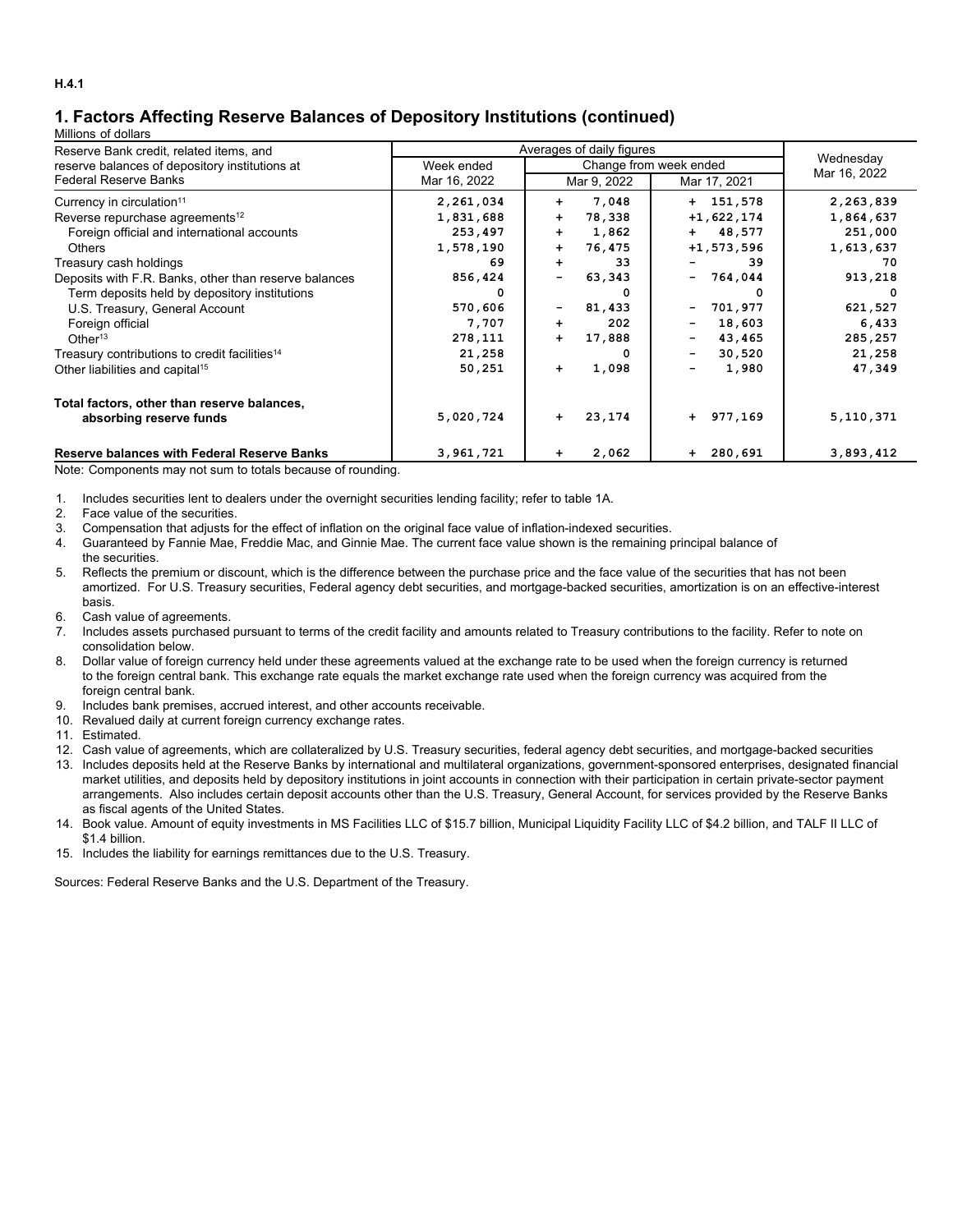## **1A. Memorandum Items**

Millions of dollars

|                                                                   | Averages of daily figures |                 |                        |                                     |           |
|-------------------------------------------------------------------|---------------------------|-----------------|------------------------|-------------------------------------|-----------|
| Memorandum item                                                   | Week ended                |                 | Change from week ended | Wednesday<br>Mar 16, 2022           |           |
|                                                                   | Mar 16, 2022              |                 | Mar 9, 2022            | Mar 17, 2021                        |           |
| Securities held in custody for foreign official and international |                           |                 |                        |                                     |           |
| accounts                                                          | 3,434,801                 | $\ddot{}$       | 2,109                  | 141,250<br>$\overline{\phantom{0}}$ | 3,446,959 |
| Marketable U.S. Treasury securities <sup>1</sup>                  | 3,022,135                 | $\qquad \qquad$ | 2,881                  | 111,540<br>$\overline{\phantom{0}}$ | 3,027,331 |
| Federal agency debt and mortgage-backed securities <sup>2</sup>   | 331,396                   | $\ddot{}$       | 4.969                  | 22,826<br>$\overline{\phantom{0}}$  | 337,879   |
| Other securities <sup>3</sup>                                     | 81,270                    | ÷               | 20                     | 6,883                               | 81,749    |
| Securities lent to dealers                                        | 39,291                    | ÷               | 232                    | 290                                 | 32,888    |
| Overnight facility <sup>4</sup>                                   | 39,291                    | ÷               | 232                    | 290                                 | 32,888    |
| U.S. Treasury securities                                          | 39,291                    | ÷               | 232                    | 290                                 | 32,888    |
| Federal agency debt securities                                    | 0                         |                 | 0                      | 0                                   |           |

Note: Components may not sum to totals because of rounding.

1. Includes securities and U.S. Treasury STRIPS at face value, and inflation compensation on TIPS. Does not include securities pledged as collateral to foreign official and international account holders against reverse repurchase agreements with the Federal Reserve presented in tables 1, 5, and 6.

2. Face value of federal agency securities and current face value of mortgage-backed securities, which is the remaining principal balance of the securities.

3. Includes non-marketable U.S. Treasury securities, supranationals, corporate bonds, asset-backed securities, and commercial paper at face value.

4. Face value. Fully collateralized by U.S. Treasury securities.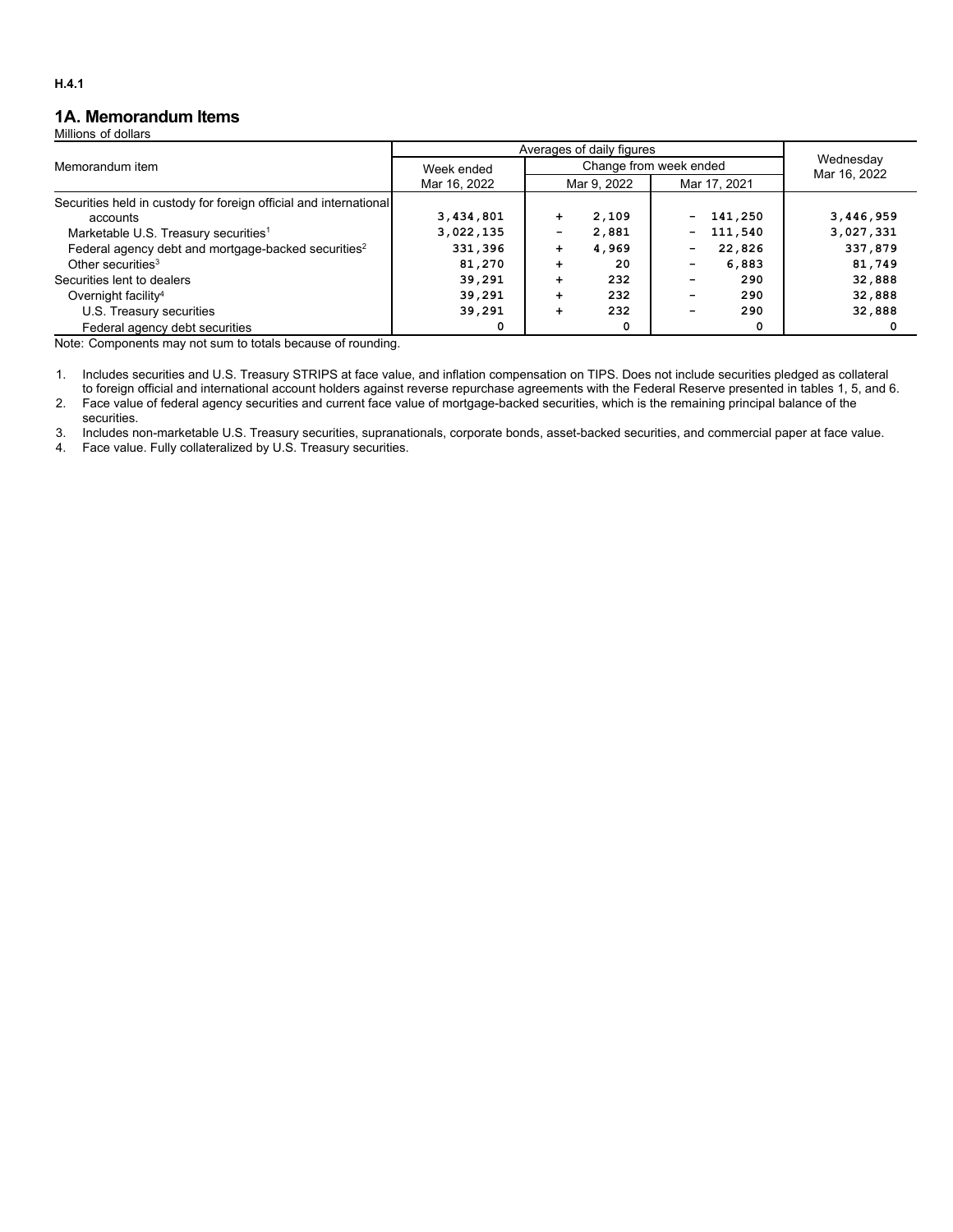### **2. Maturity Distribution of Securities, Loans, and Selected Other Assets and Liabilities, March 16, 2022** Millions of dollars

|                                             | Within 15           | 16 days to  | 91 days to   | Over 1 year  | Over 5 year  | Over 10       | All           |
|---------------------------------------------|---------------------|-------------|--------------|--------------|--------------|---------------|---------------|
| <b>Remaining Maturity</b>                   | days                | 90 days     | 1 year       | to 5 years   | to 10 years  | years         |               |
| Loans <sup>1</sup>                          | 1,970               | 933         | 10           | 24,064       | 0            | $\cdots$      | 26,978        |
| U.S. Treasury securities <sup>2</sup>       |                     |             |              |              |              |               |               |
| Holdings                                    | 77,418              | 311,189     | 778,665      | 2,183,315    | 1,007,789    | 1,399,891     | 5,758,267     |
| Weekly changes                              | 20,609<br>$\ddot{}$ | 37,698<br>- | 7,110<br>$+$ | 5,301<br>$+$ | 5,977<br>$+$ | 3,583<br>$+$  | 4,882<br>$+$  |
| Federal agency debt securities <sup>3</sup> |                     |             |              |              |              |               |               |
| Holdings                                    | 0                   | 0           | 0            | $\Omega$     | 2,134        | 213           | 2,347         |
| Weekly changes                              | 0                   | 0           | 0            | 0            | 0            | 0             |               |
| Mortgage-backed securities <sup>4</sup>     |                     |             |              |              |              |               |               |
| Holdings                                    | $\mathbf 0$         |             | 43           | 2,115        | 65,416       | 2,662,356     | 2,729,931     |
| Weekly changes                              | 0                   | 0           | 0            | 10           | 538          | 39,119<br>$+$ | 38,570<br>$+$ |
| Loan participations held by MS              |                     |             |              |              |              |               |               |
| Facilities LLC (Main Street Lending         |                     |             |              |              |              |               |               |
| Program) <sup>5</sup>                       | $\Omega$            | $\Omega$    | $\Omega$     | 14,859       | .            | .             | 14,859        |
| Municipal notes held by Municipal           |                     |             |              |              |              |               |               |
| Liquidity Facility LLC <sup>6</sup>         | 0                   | 0           | $\Omega$     | 2,907        | .            | .             | 2,907         |
| Loans held by TALF II LLC7                  | 0                   | 0           | 0            | 1,275        | $\cdots$     | .             | 1,275         |
| Repurchase agreements <sup>8</sup>          |                     |             | .            | $\cdots$     | .            | .             |               |
| Central bank liquidity swaps <sup>9</sup>   | 284                 | 0           | $\Omega$     | $\Omega$     | $\Omega$     | 0             | 284           |
| Reverse repurchase agreements <sup>8</sup>  | 1,864,637           |             | $\cdots$     | $\ddotsc$    | $\cdots$     | $\cdots$      | 1,864,637     |
| Term deposits                               |                     |             | 0            | $\ddotsc$    | $\cdots$     | $\cdots$      |               |

Note: Components may not sum to totals because of rounding.

...Not applicable.

1. Loans includes primary, secondary, and seasonal loans and credit extended through the Paycheck Protection Program Liquidity Facility and other credit extensions. Loans exclude the loans from the Federal Reserve Bank of New York (FRBNY) to Municipal Liquidity Facility LLC and TALF II LLC, and from the Federal Reserve Bank of Boston (FRBB) to MS Facilities LLC, which were eliminated when preparing the FRBNY's and FRBB's statement of condition, respectively, consistent with consolidation under generally accepted accounting principles.

2. Face value. For inflation-indexed securities, includes the original face value and compensation that adjusts for the effect of inflation on the original face value of such securities.

3. Face value.

- 4. Guaranteed by Fannie Mae, Freddie Mac, and Ginnie Mae. The current face value shown is the remaining principal balance of the securities.
- 5. Book value of the loan participations held by the MS Facilities LLC.
- 6. Book value of the municipal notes held by the Municipal Liquidity Facility LLC.
- 7. Book value of the loans held by the TALF II LLC.

8. Cash value of agreements.

9. Dollar value of foreign currency held under these agreements valued at the exchange rate to be used when the foreign currency is returned to the foreign central bank. This exchange rate equals the market exchange rate used when the foreign currency was acquired from the foreign central bank.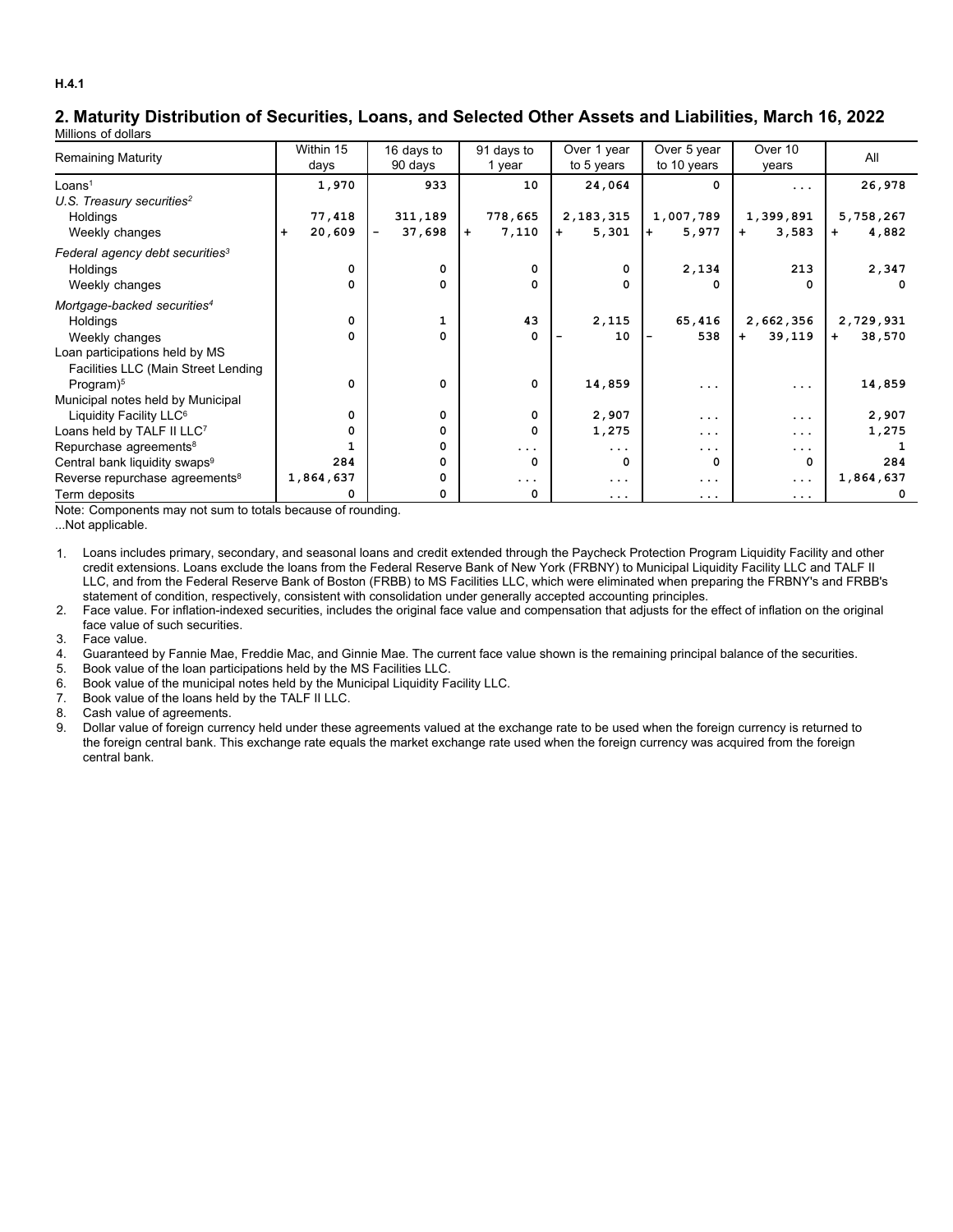# **3. Supplemental Information on Mortgage-Backed Securities**

Millions of dollars

| Account name                                                | Wednesday<br>Mar 16, 2022 |
|-------------------------------------------------------------|---------------------------|
| Mortgage-backed securities held outright <sup>1</sup>       | 2,729,931                 |
| Residential mortgage-backed securities                      | 2,720,899                 |
| Commercial mortgage-backed securities                       | 9,032                     |
| Commitments to buy mortgage-backed securities <sup>2</sup>  | 52,033                    |
| Commitments to sell mortgage-backed securities <sup>2</sup> | 0                         |
| Cash and cash equivalents $3$                               | 177                       |

1. Guaranteed by Fannie Mae, Freddie Mac, and Ginnie Mae. The current face value shown is the remaining principal balance of the securities.

2. Current face value. Includes residential and commercial mortgage-backed securities. Residential mortgage-backed securities generally settle within 180 calendar days and include commitments associated with outright transactions, dollar rolls, and coupon swaps. Commercial mortgage-backed securities generally settle within three business days.

3. This amount is included in other Federal Reserve assets in table 1 and in other assets in table 5 and table 6.

# **4. Information on Principal Accounts of Credit Facilities LLCs**

Millions of dollars

|                                                 | Wednesday Mar 16, 2022                                                     |                                                                            |                                                               |        |  |  |  |  |  |  |
|-------------------------------------------------|----------------------------------------------------------------------------|----------------------------------------------------------------------------|---------------------------------------------------------------|--------|--|--|--|--|--|--|
|                                                 |                                                                            | Net portfolio holdings of                                                  |                                                               |        |  |  |  |  |  |  |
|                                                 |                                                                            |                                                                            | <b>Credit Facilities LLCs</b>                                 |        |  |  |  |  |  |  |
| <b>Credit Facilities LLCs:</b>                  | Outstanding<br>principal<br>amount<br>of loan<br>extended to<br>the $LLC1$ | Outstanding<br>amount of<br>facility<br>asset<br>$pure$ hases <sup>2</sup> | Treasury<br>contributions<br>and<br>other assets <sup>3</sup> | Total  |  |  |  |  |  |  |
| MS Facilities LLC (Main Street Lending Program) | 14,563                                                                     | 12,836                                                                     | 16,012                                                        | 28,847 |  |  |  |  |  |  |
| Municipal Liquidity Facility LLC                | 2,907                                                                      | 2,907                                                                      | 3,744                                                         | 6,651  |  |  |  |  |  |  |
| TALF II LLC                                     | 1,327                                                                      | 1,275                                                                      | 1,251                                                         | 2,526  |  |  |  |  |  |  |

Note: Components may not sum to totals because of rounding.

1. Book value. This amount was eliminated when preparing the Federal Reserve Banks' statement of condition consistent with consolidation under generally accepted accounting principles. Refer to the note on consolidation accompanying table 6. Loans are extended from the Federal Reserve Bank to the LLC upon settlement of the investment activity.

2. Outstanding amount of facility asset purchases:

a. For the MS Facilities LLC (Main Street Lending Program) includes loan participations at face value, net of an allowance for loan losses updated as of December 31, 2021.

b. For the Municipal Liquidity Facility LLC includes municipal notes at book value. Asset balances from trading activity may be reported on a one-day lag after the transaction date.

c. For the TALF II LLC includes loans to holders of eligible asset-backed securities at book value.

3. Includes short term receivables, interest and dividend receivables, and other assets of the facility. Also includes the portion of the Treasury contribution to the credit facilities, which is held as investments in nonmarketable Treasury securities and the residual portion which is held as cash and cash equivalents at the FRBNY. The amount of cash and cash equivalents held at the FRBNY are eliminated in consolidation and, as result, are excluded from net portfolio holdings in Tables 1, 5, and 6. Amounts excluded are approximately 15% of Treasury contributions to the Municipal Liquidity Facility LLC and TALF II LLC. Refer to the note on consolidation accompanying table 6.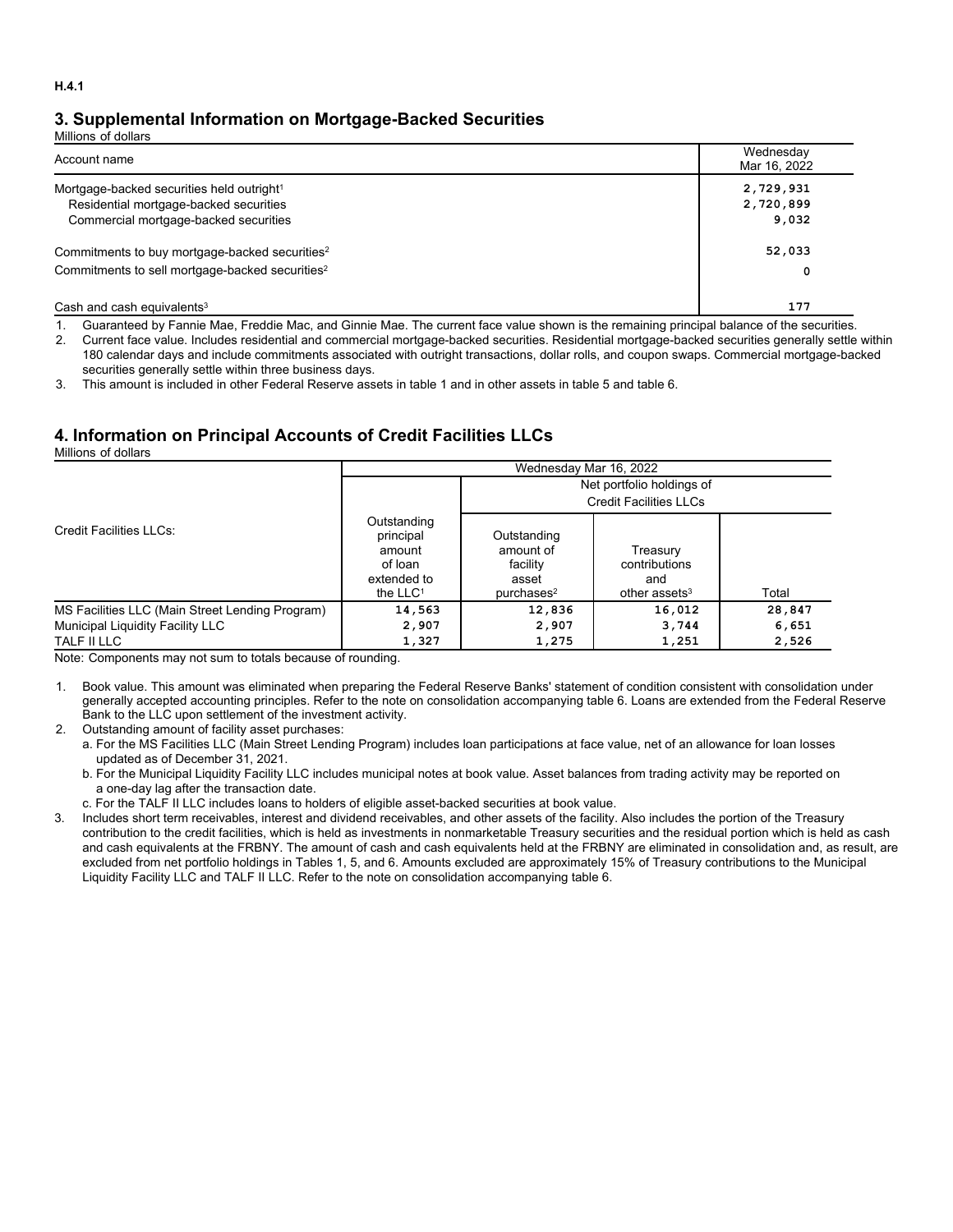# **5. Consolidated Statement of Condition of All Federal Reserve Banks**

Millions of dollars

|                                                                         | Eliminations from | Wednesday    | Change since |                          |                          |                           |  |  |
|-------------------------------------------------------------------------|-------------------|--------------|--------------|--------------------------|--------------------------|---------------------------|--|--|
| Assets, liabilities, and capital                                        | consolidation     | Mar 16, 2022 |              | Wednesday<br>Mar 9, 2022 |                          | Wednesday<br>Mar 17, 2021 |  |  |
| Assets                                                                  |                   |              |              |                          |                          |                           |  |  |
| Gold certificate account                                                |                   | 11,037       |              | 0                        |                          | 0                         |  |  |
| Special drawing rights certificate account                              |                   | 5,200        |              | 0                        |                          | 0                         |  |  |
| Coin                                                                    |                   | 1,284        | ÷            | 1                        |                          | 250                       |  |  |
| Securities, unamortized premiums and discounts,                         |                   |              |              |                          |                          |                           |  |  |
| repurchase agreements, and loans                                        |                   | 8,843,195    | $\ddot{}$    | 41,280                   |                          | $+1, 306, 782$            |  |  |
| Securities held outright <sup>1</sup>                                   |                   | 8,490,545    | $\ddot{}$    | 43,452                   |                          | $+1, 355, 136$            |  |  |
| U.S. Treasury securities                                                |                   | 5,758,267    | $+$          | 4,882                    |                          | $+ 846,634$               |  |  |
| Bills <sup>2</sup>                                                      |                   | 326,044      |              | 0                        |                          | 0                         |  |  |
| Notes and bonds, nominal <sup>2</sup>                                   |                   | 4,966,485    | $+$          | 4,001                    | $\ddot{}$                | 753,429                   |  |  |
| Notes and bonds, inflation-indexed <sup>2</sup>                         |                   | 388,233      |              | 0                        | $\ddot{}$                | 60,610                    |  |  |
| Inflation compensation <sup>3</sup>                                     |                   | 77,505       | $\ddot{}$    | 881                      | $+$                      | 32,595                    |  |  |
| Federal agency debt securities <sup>2</sup>                             |                   | 2,347        |              | 0                        |                          | 0                         |  |  |
| Mortgage-backed securities <sup>4</sup>                                 |                   | 2,729,931    | $+$          | 38,570                   | $\ddot{}$                | 508,502                   |  |  |
| Unamortized premiums on securities held outright <sup>5</sup>           |                   | 346,944      |              | 682                      |                          | 5,251                     |  |  |
| Unamortized discounts on securities held outright <sup>5</sup>          |                   | $-21,273$    |              | 821                      | $\blacksquare$           | 12,918                    |  |  |
| Repurchase agreements <sup>6</sup>                                      |                   | 1            |              | 0                        | $\ddot{}$                | 1                         |  |  |
| Loans <sup>7</sup>                                                      |                   | 26,978       |              | 670                      |                          | 30,186                    |  |  |
| Net portfolio holdings of Commercial Paper Funding                      |                   |              |              |                          |                          |                           |  |  |
| Facility II LLC <sup>8</sup>                                            |                   | 0            |              | 0                        | $\overline{\phantom{a}}$ | 8,563                     |  |  |
| Net portfolio holdings of Corporate Credit Facilities LLC <sup>8</sup>  |                   | 0            |              | 0                        | -                        | 26,010                    |  |  |
| Net portfolio holdings of MS Facilities LLC (Main Street                |                   |              |              |                          |                          |                           |  |  |
| Lending Program) <sup>8</sup>                                           |                   | 28,847       |              | 158                      | -                        | 2,093                     |  |  |
| Net portfolio holdings of Municipal Liquidity Facility LLC <sup>8</sup> |                   | 6,651        | ÷            | 1                        | -                        | 4,899                     |  |  |
| Net portfolio holdings of TALF II LLC <sup>8</sup>                      |                   | 2,526        |              | 0                        |                          | 3,122                     |  |  |
| Items in process of collection                                          | (0)               | 64           | $\ddot{}$    | 5<br>10                  | $+$                      | 6<br>557                  |  |  |
| <b>Bank premises</b>                                                    |                   | 1,361<br>284 |              | 9                        |                          | 506                       |  |  |
| Central bank liquidity swaps <sup>9</sup>                               |                   |              |              | 258                      |                          |                           |  |  |
| Foreign currency denominated assets <sup>10</sup>                       |                   | 19,727       |              |                          | -                        | 1,693                     |  |  |
| Other assets <sup>11</sup>                                              |                   | 34,130       | $+$          | 2,705                    | $+$                      | 1,707                     |  |  |
| <b>Total assets</b>                                                     | (0)               | 8,954,306    | $\ddot{}$    | 43,558                   |                          | $+1, 260, 800$            |  |  |

Note: Components may not sum to totals because of rounding. Footnotes appear at the end of the table.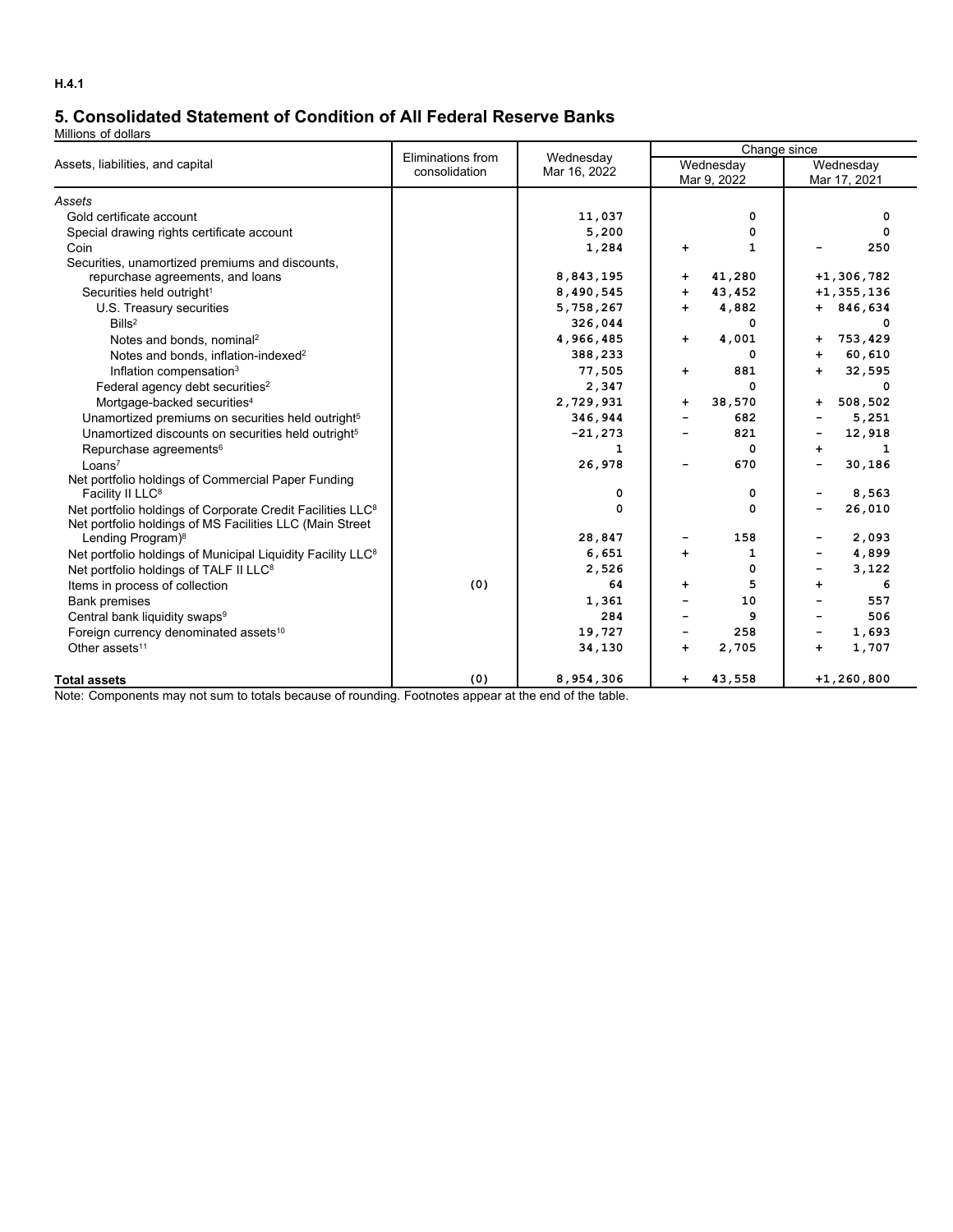# **5. Consolidated Statement of Condition of All Federal Reserve Banks (continued)**

Millions of dollars

|                                                           | Eliminations from | Wednesday    | Change since                           |                           |  |  |  |
|-----------------------------------------------------------|-------------------|--------------|----------------------------------------|---------------------------|--|--|--|
| Assets, liabilities, and capital                          | consolidation     | Mar 16, 2022 | Wednesday<br>Mar 9, 2022               | Wednesday<br>Mar 17, 2021 |  |  |  |
| Liabilities                                               |                   |              |                                        |                           |  |  |  |
| Federal Reserve notes, net of F.R. Bank holdings          |                   | 2,214,221    | 4,814<br>$\ddot{}$                     | $+ 148,852$               |  |  |  |
| Reverse repurchase agreements <sup>12</sup>               |                   | 1,864,637    | 78,391<br>$\ddot{}$                    | $+1,659,121$              |  |  |  |
| Deposits                                                  | (0)               | 4,806,630    | 38,356<br>$\overline{\phantom{a}}$     | 515,866<br>۰.             |  |  |  |
| Term deposits held by depository institutions             |                   | O            | $\Omega$                               |                           |  |  |  |
| Other deposits held by depository institutions            |                   | 3,893,412    | 60,239<br>$\qquad \qquad \blacksquare$ | 20,089<br>$+$             |  |  |  |
| U.S. Treasury, General Account                            |                   | 621,527      | 12,158<br>$\ddot{\phantom{1}}$         | 467,974<br>Ξ.             |  |  |  |
| Foreign official                                          |                   | 6,433        | 1,173<br>$\overline{\phantom{a}}$      | 23,769<br>-               |  |  |  |
| Other <sup>13</sup>                                       | (0)               | 285,257      | 10,895<br>$\ddot{\phantom{1}}$         | 44,213<br>-               |  |  |  |
| Deferred availability cash items                          | (0)               | 211          | 97                                     | 69<br>$\ddot{}$           |  |  |  |
| Treasury contributions to credit facilities <sup>14</sup> |                   | 21,258       | 0                                      | 30,520<br>-               |  |  |  |
| Other liabilities and accrued dividends <sup>15</sup>     |                   | 6,241        | 1,193                                  | 2,744                     |  |  |  |
| <b>Total liabilities</b>                                  | (0)               | 8,913,198    | 43,559<br>$\ddot{\phantom{1}}$         | $+1, 258, 911$            |  |  |  |
| Capital accounts                                          |                   |              |                                        |                           |  |  |  |
| Capital paid in                                           |                   | 34,324       | 0                                      | 1,890<br>$\ddot{}$        |  |  |  |
| Surplus                                                   |                   | 6,785        | 0                                      | o                         |  |  |  |
| Other capital accounts                                    |                   | 0            | 0                                      |                           |  |  |  |
| <b>Total capital</b>                                      |                   | 41,109       | 0                                      | 1,890<br>÷                |  |  |  |

Note: Components may not sum to totals because of rounding.

1. Includes securities lent to dealers under the overnight securities lending facility; refer to table 1A.

- 2. Face value of the securities.
- 3. Compensation that adjusts for the effect of inflation on the original face value of inflation-indexed securities.
- 4. Guaranteed by Fannie Mae, Freddie Mac, and Ginnie Mae. The current face value shown is the remaining principal balance of the securities.
- 5. Reflects the premium or discount, which is the difference between the purchase price and the face value of the securities that has not been amortized. For U.S. Treasury securities, Federal agency debt securities, and mortgage-backed securities, amortization is on an effective-interest basis.
- 6. Cash value of agreements, which are collateralized by U.S. Treasury and federal agency securities.
- 7. Loans includes primary, secondary, and seasonal loans and credit extended through the Primary Dealer Credit Facility, Money Market Mutual Fund Liquidity Facility, Paycheck Protection Program Liquidity Facility, and other credit extensions.
- 8. Includes assets purchased pursuant to terms of the credit facility and amounts related to Treasury contributions to the facility. Refer to note on consolidation below.
- 9. Dollar value of foreign currency held under these agreements valued at the exchange rate to be used when the foreign currency is returned to the foreign central bank. This exchange rate equals the market exchange rate used when the foreign currency was acquired from the foreign central bank.
- 10. Revalued daily at current foreign currency exchange rates.
- 11. Includes accrued interest, which represents the daily accumulation of interest earned, and other accounts receivable.
- 12. Cash value of agreements, which are collateralized by U.S. Treasury securities, federal agency debt securities, and mortgage-backed securities.
- 13. Includes deposits held at the Reserve Banks by international and multilateral organizations, government-sponsored enterprises, designated financial market utilities, and deposits held by depository institutions in joint accounts in connection with their participation in certain private-sector payment arrangements. Also includes certain deposit accounts other than the U.S. Treasury, General Account, for services provided by the Reserve Banks as fiscal agents of the United States.
- 14. Book value. Amount of equity investments in MS Facilities LLC of \$15.7 billion, Municipal Liquidity Facility LLC of \$4.2 billion, and TALF II LLC of \$1.4 billion.
- 15. Includes the liability for earnings remittances due to the U.S. Treasury.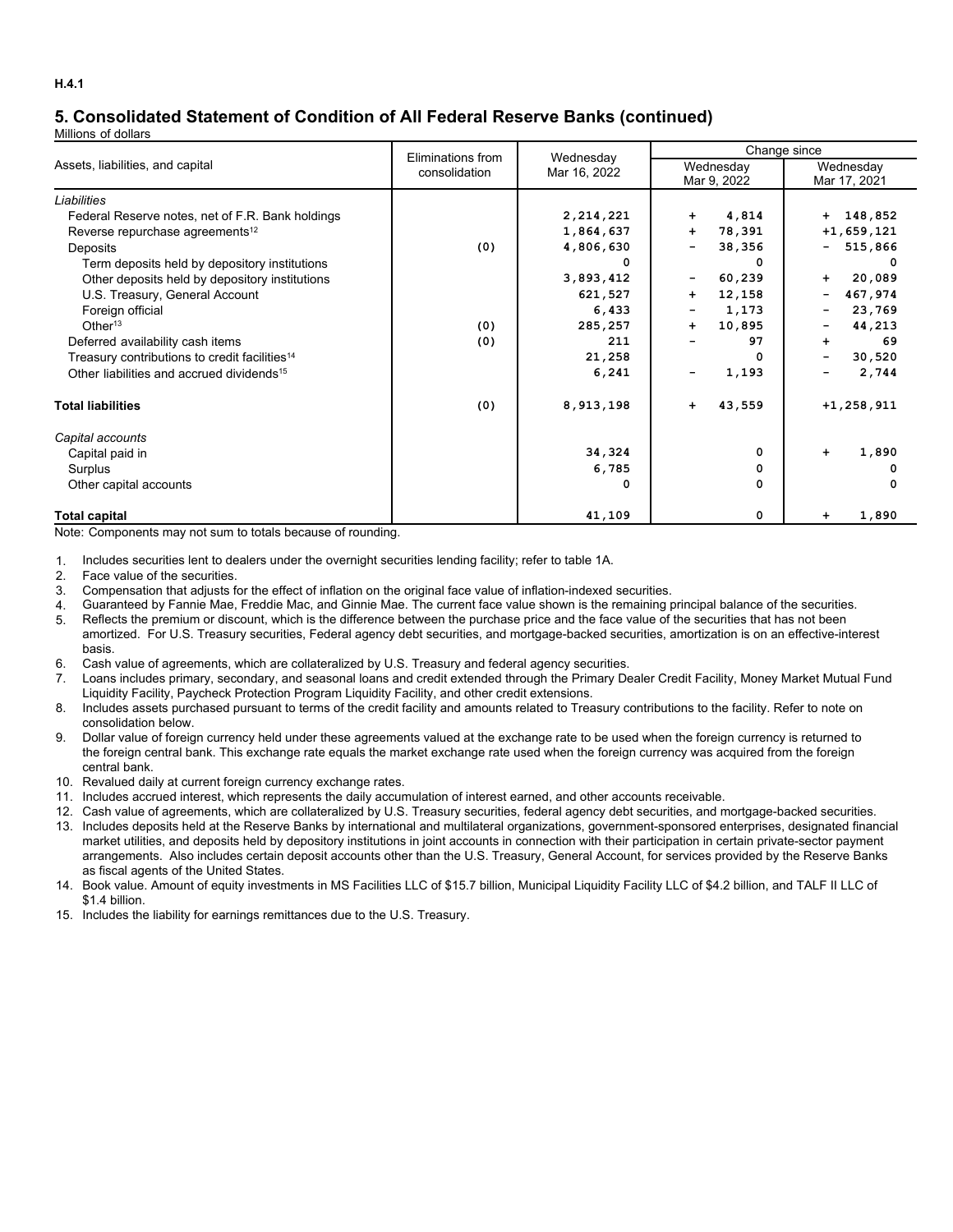# **6. Statement of Condition of Each Federal Reserve Bank, March 16, 2022**

Millions of dollars

| Assets, liabilities, and capital                   | Total     | <b>Boston</b> | New York    | Philadelphia Cleveland |           | Richmond   | Atlanta    | Chicago     | St. Louis  | Minneapolis | Kansas<br>City | Dallas     | San<br>Francisco |
|----------------------------------------------------|-----------|---------------|-------------|------------------------|-----------|------------|------------|-------------|------------|-------------|----------------|------------|------------------|
| Assets                                             |           |               |             |                        |           |            |            |             |            |             |                |            |                  |
| Gold certificates and special drawing              |           |               |             |                        |           |            |            |             |            |             |                |            |                  |
| rights certificates                                | 16,237    | 531           | 5,422       | 523                    | 752       | 1,187      | 2,188      | 1,136       | 475        | 273         | 455            | 1,220      | 2,075            |
| Coin                                               | 1,284     | 18            | 21          | 116                    | 52        | 187        | 104        | 235         | 22         | 41          | 92             | 160        | 235              |
| Securities, unamortized premiums and               |           |               |             |                        |           |            |            |             |            |             |                |            |                  |
| discounts, repurchase agreements,                  |           |               |             |                        |           |            |            |             |            |             |                |            |                  |
| and loans <sup>1</sup>                             | 8,843,195 | 147,343       | 4,988,712   | 186,229                | 325,311   | 591,080    | 516,570    | 481,131     | 115,142    | 77,523      | 117,402        | 389,980    | 906,773          |
| Net portfolio holdings of MS                       |           |               |             |                        |           |            |            |             |            |             |                |            |                  |
| Facilities LLC (Main Street Lending                |           |               |             |                        |           |            |            |             |            |             |                |            |                  |
| Program $)^2$                                      | 28,847    | 28,847        |             |                        |           |            |            |             |            |             |                |            |                  |
| Net portfolio holdings of Municipal                |           |               |             |                        |           |            |            |             |            |             |                |            |                  |
| Liquidity Facility LLC <sup>2</sup>                | 6,651     |               | 6,651       |                        |           |            |            |             |            |             |                |            |                  |
| Net portfolio holdings of TALF II LLC <sup>2</sup> | 2,526     |               | 2,526       |                        |           |            |            |             |            |             |                |            |                  |
| Central bank liquidity swaps <sup>3</sup>          | 284       |               | 95          | 10                     |           | 59         | 13         |             |            |             |                |            | 42               |
| Foreign currency denominated                       |           |               |             |                        |           |            |            |             |            |             |                |            |                  |
| assets <sup>4</sup>                                | 19,727    | 895           | 6,631       | 708                    | 1,706     | 4,105      | 892        | 773         | 375        | 168         | 213            | 355        | 2,905            |
| Other assets <sup>5</sup>                          | 35,554    | 684           | 18,723      | 843                    | 1,345     | 2,670      | 2,158      | 1,940       | 783        | 436         | <b>758</b>     | 1,655      | 3,559            |
| Interdistrict settlement account                   |           | $12,531$ -    | $316,085 -$ | $2,273+$               | $3,339 +$ | $26,737 +$ | $50,667 +$ | $104,920$ + | $26,112$ + | $1,681$ +   | 15,725         | $76,198$ + | 448              |
| <b>Total assets</b><br>$\cdots$ $\sim$<br>.        | 8,954,306 | 190,862       | 4,712,697   | 186,157                | 332,529   | 626,026    | 572,591    | 590,146     | 142,914    | 80,126      | 134,649        | 469,573    | 916,037          |

Note: Components may not sum to totals because of rounding. Footnotes appear at the end of the table.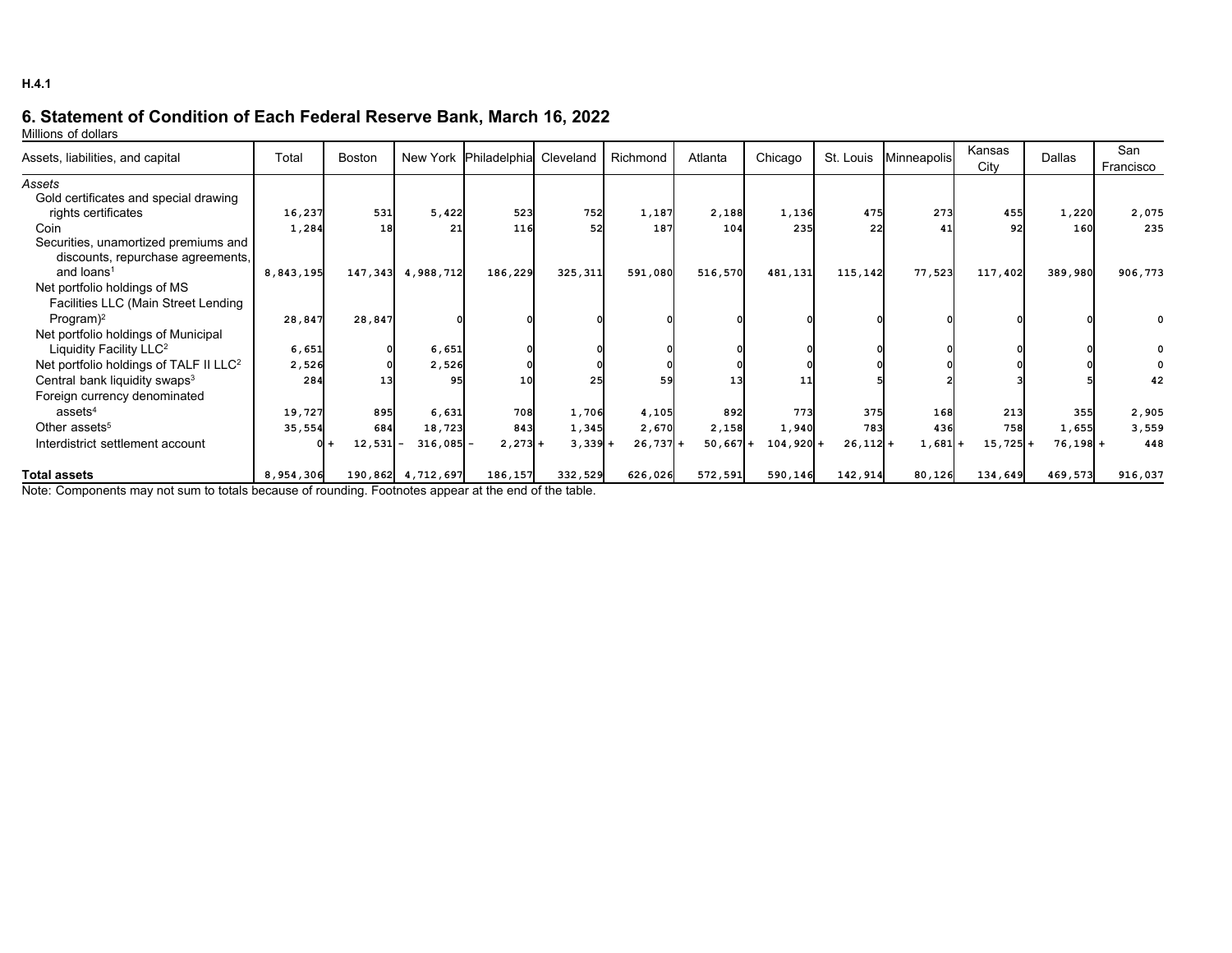# **6. Statement of Condition of Each Federal Reserve Bank, March 16, 2022 (continued)**

Millions of dollars

| Assets, liabilities, and capital                              | Total     | <b>Boston</b> |                   | New York Philadelphia Cleveland |         | Richmond | Atlanta | Chicago | St. Louis | <b>Minneapolis</b> | Kansas  | <b>Dallas</b> | San         |
|---------------------------------------------------------------|-----------|---------------|-------------------|---------------------------------|---------|----------|---------|---------|-----------|--------------------|---------|---------------|-------------|
|                                                               |           |               |                   |                                 |         |          |         |         |           |                    | City    |               | Francisco   |
| Liabilities                                                   |           |               |                   |                                 |         |          |         |         |           |                    |         |               |             |
| Federal Reserve notes, net                                    | 2,214,221 | 72,890        | 704,867           | 59,384                          | 104,738 | 154,172  | 334,900 | 129,939 | 65,193    | 33,844             | 57,269  | 191,300       | 305,724     |
| Reverse repurchase agreements <sup>6</sup>                    | 1,864,637 | 31,160        | 1,053,997         | 39,383                          | 67,847  | 124,946  | 109,253 | 101,754 | 24,310    | 14,428             | 24,761  | 82,457        | 190,342     |
| Deposits                                                      | 4,806,630 |               | 70,408 2,930,930  | 85,643                          | 155,697 | 337,702  | 126,375 | 356,414 | 52,350    | 31,432             | 51,973  | 194,406       | 413,301     |
| Depository institutions                                       | 3,893,412 |               | 70,384 2,232,731  | 85,642                          | 155,643 | 337,142  | 126,281 | 144,433 | 52,342    | 30,968             | 50,804  | 193,815       | 413,228     |
| U.S. Treasury, General Account                                | 621,527   |               | 621,527           |                                 |         |          |         |         |           |                    |         |               |             |
| Foreign official                                              | 6,433     |               | 6,407             |                                 |         |          |         |         |           |                    |         |               |             |
| Other $7$                                                     | 285,257   | 23            | 70,265            |                                 | 51      | 551      | 91      | 211,979 |           | 464                | 1,168   | 591           | 67          |
| Earnings remittances due to the U.S.<br>Treasury <sup>8</sup> | 2,981     | 36            | 1,782             | 55I                             | 102     | 162      | 181     | 157     | 26l       | 20                 | 30      | 137           | 292         |
| Treasury contributions to credit facilities <sup>9</sup>      | 21,258    | 15,674        | 5,584             |                                 |         |          |         |         |           |                    |         |               | $\mathbf 0$ |
| Other liabilities and accrued                                 |           |               |                   |                                 |         |          |         |         |           |                    |         |               |             |
| dividends                                                     | 3,470     | $-1,219$      | 1,494             | 195                             | 221     | 608      | 552     | 375     | 170       | 154                | 191     | 259           | 471         |
| <b>Total liabilities</b>                                      | 8,913,198 | 188,948       | 4,698,654         | 184,661                         | 328,605 | 617,589  | 571,261 | 588,638 | 142,050   | 79,878             | 134,224 | 468,559       | 910,130     |
| Capital                                                       |           |               |                   |                                 |         |          |         |         |           |                    |         |               |             |
| Capital paid in                                               | 34,324    | 1,621         | 11,680            | 1,244                           | 3,261   | 7,077    | 1,110   | 1,250   | 728       | 214                | 354     | 851           | 4,934       |
| Surplus                                                       | 6,785     | 292           | 2,363             | 252                             | 663     | 1,361    | 221     | 257     | 137       | 34                 | 70      | 163           | 973         |
| Other capital                                                 |           |               |                   |                                 |         |          |         |         |           |                    |         |               | $\Omega$    |
| <b>Total liabilities and capital</b>                          | 8,954,306 |               | 190,862 4,712,697 | 186,157                         | 332,529 | 626,026  | 572,591 | 590,146 | 142,914   | 80,126             | 134,649 | 469,573       | 916,037     |

Note: Components may not sum to totals because of rounding. Footnotes appear at the end of the table.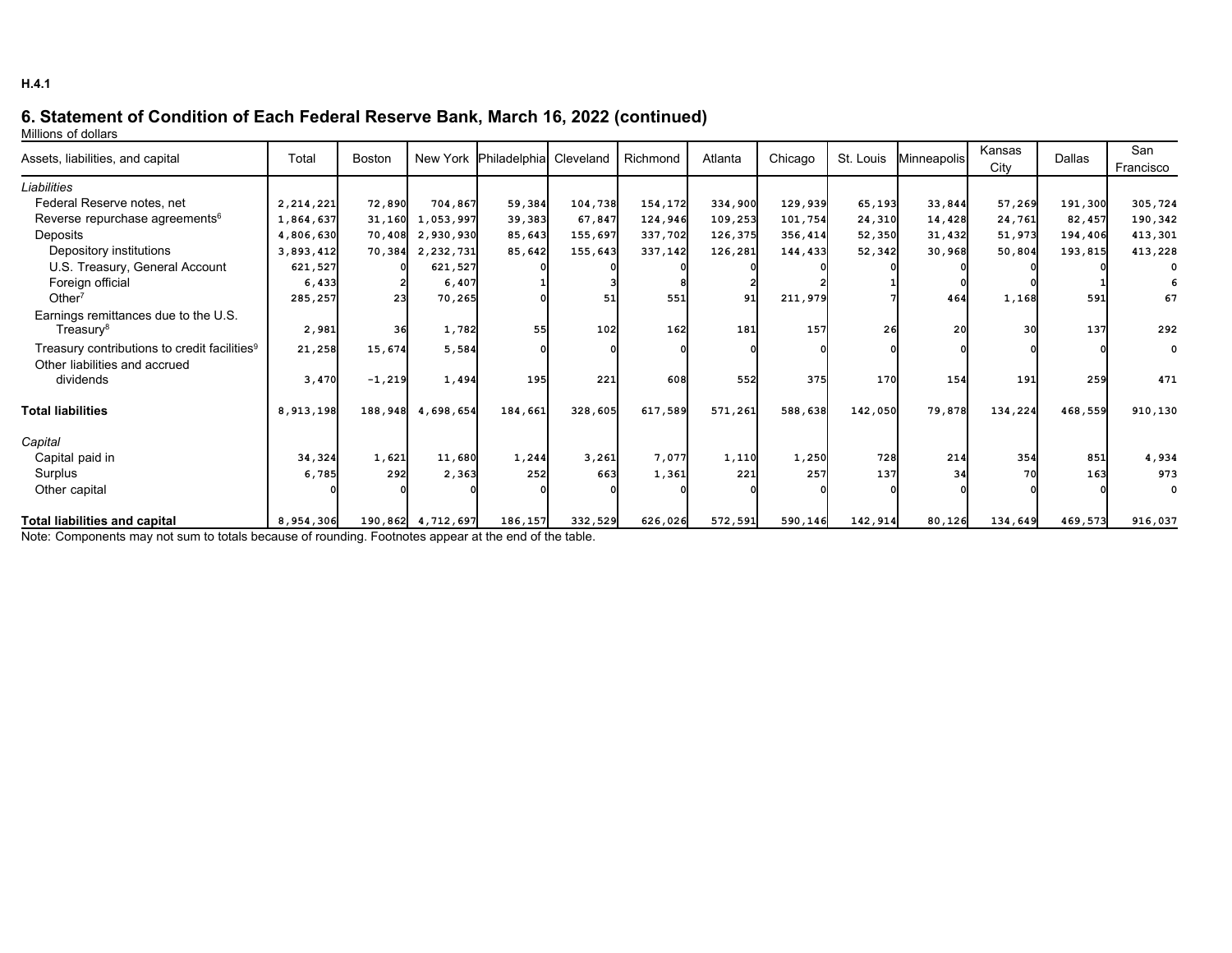#### **H.4.1**

## **6. Statement of Condition of Each Federal Reserve Bank, March 16, 2022 (continued)**

- 1. Securities include outright holdings of U.S. Treasury securities, federal agency debt securities, and mortgage-backed securities, including securities lent to dealers under the overnight securities lending facility; refer to table 1A. Mortgage-backed securities are quaranteed by Fannie Mae, Freddie Mac, and Ginnie Mae. Unamortized premiums and discounts are the differences between the purchase price and the face value of the securities that have not been amortized. For U.S. Treasury securities, federal agency debt securities, and mortgage-backed securities, amortization is on an effective-interest basis. Repurchase agreements reflect the cash value of agreements, which are collateralized by U.S. Treasury and federal agency securities. Loans includes primary, secondary, and seasonal loans and credit extended through the Paycheck Protection Program Liquidity Facility and other credit extensions.
- 2. Includes assets purchased pursuant to terms of the credit facility and amounts related to Treasury contributions to the facility. Refer to note on consolidation below.
- 3. Dollar value of foreign currency held under these agreements valued at the exchange rate to be used when the foreign currency is returned to the foreign central bank. This exchange rate equals the market exchange rate used when the foreign currency was acquired from the foreign central bank.
- 4. Revalued daily at current foreign currency exchange rates.
- 5. Includes items in process of collection, bank premises, accrued interest (which represents the daily accumulation of interest earned), and other accounts receivable.
- 6. Cash value of agreements, which are collateralized by U.S. Treasury securities, federal agency debt securities, and mortgage-backed securities.
- 7. Includes deposits held at the Reserve Banks by international and multilateral organizations, government-sponsored enterprises, designated financial market utilities, and deposits held by depository institutions in joint accounts in connection with their participation in certain private-sector payment arrangements. Also includes certain deposit accounts other than the U.S. Treasury, General Account, for services provided by the Reserve Banks as fiscal agents of the United States.
- 8. Represents the estimated weekly remittances due to U.S. Treasury. The amounts on this line represent the residual net earnings that the Federal Reserve Banks remit to the U.S. Treasury after providing for the costs of operations, payment of dividends, and the amount necessary to maintain each Federal Reserve Bank's allotted surplus cap.
- 9. Book value. Amount of equity investments in MS Facilities LLC of \$15.7 billion, Municipal Liquidity Facility LLC of \$4.2 billion, and TALF II LLC of \$1.4 billion.

#### Note on consolidation:

The Federal Reserve Bank of New York (FRBNY) and the Federal Reserve Bank of Boston (FRBB) have extended loans to limited liability companies under the authority of section 13(3) of the Federal Reserve Act. On April 14, 2020, FRBNY began extending loans to the Commercial Paper Funding Facility II LLC (CPFF II LLC), a limited liability company formed to purchase three-month U.S dollardenominated commercial paper by eligible issuers. The assets of the CPFF II LLC and the amount provided by U.S. Treasury as credit protection to the FRBNY are used to secure the loan from the FRBNY. On May 12, 2020, FRBNY began extending loans to the Corporate Credit Facilities LLC (CCF LLC), a limited liability company formed to purchase eligible bonds or portions of syndicated loans or bonds at issuance through the Primary Market Corporate Credit Facility and to purchase eligible individual corporate bonds and exchange-traded funds through the Secondary Market Corporate Credit Facility. The assets of the CCF LLC and the amount provided by U.S. Treasury as credit protection to the FRBNY are used to secure the loan from the FRBNY. On June 5, 2020, FRBNY began extending loans to the Municipal Liquidity Facility LLC (MLF LLC), a limited liability company formed to purchase municipal notes from eligible issuers. The assets of the MLF LLC and the amount provided by U.S. Treasury as credit protection to the FRBNY are used to secure the loan from the FRBNY. On June 25, 2020, FRBNY began extending loans to the TALF II LLC, a special purpose vehicle that was formed to help support the flow of credit to consumers and businesses. The assets of the TALF II LLC and the amount provided by U.S. Treasury as credit protection to the FRBNY are used to secure the loan from the FRBNY. On July 15, 2020, the FRBB began extending loans to the MS Facilities LLC (Main Street Lending Program), a special purpose vehicle that was formed to help ensure credit flows to small and medium-sized businesses and to eligible nonprofits. The assets of the MS Facilities LLC and the amount provided by U.S. Treasury as credit protection to the FRBB are used to secure the loan from the FRBB.

The FRBNY is the managing member of CPFF II LLC, CCF LLC, MLF LLC, and TALF II LLC. The FRBB is the managing member of MS Facilities LLC (Main Street Lending Program). Consistent with generally accepted accounting principles, the assets and liabilities of each LLC have been accounted for and consolidated with the assets and liabilities of the FRBNY or FRBB, in the preparation of the statements of condition shown on this release. As a consequence of the consolidation, the loan from the Reserve Bank to the LLC is eliminated as are any balances held at the FRBNY for LLCs consolidated to FRBNY or FRBB for LLCs consolidated to FRBB. Treasury contributions to credit facilities are held at FRBNY until invested. Net assets of the LLC appears as assets on table 6 (and in table 1 and table 5), and the liabilities of the LLC to entities other than the FRBNY or FRBB, including those with recourse only to the portfolio holdings of the LLC, are included in other liabilities in this table (and table 1 and table 5). The amount provided by U.S. Treasury as credit protection to FRBNY and FRBB appears as liabilities on table 6 (and in table 1 and table 5).